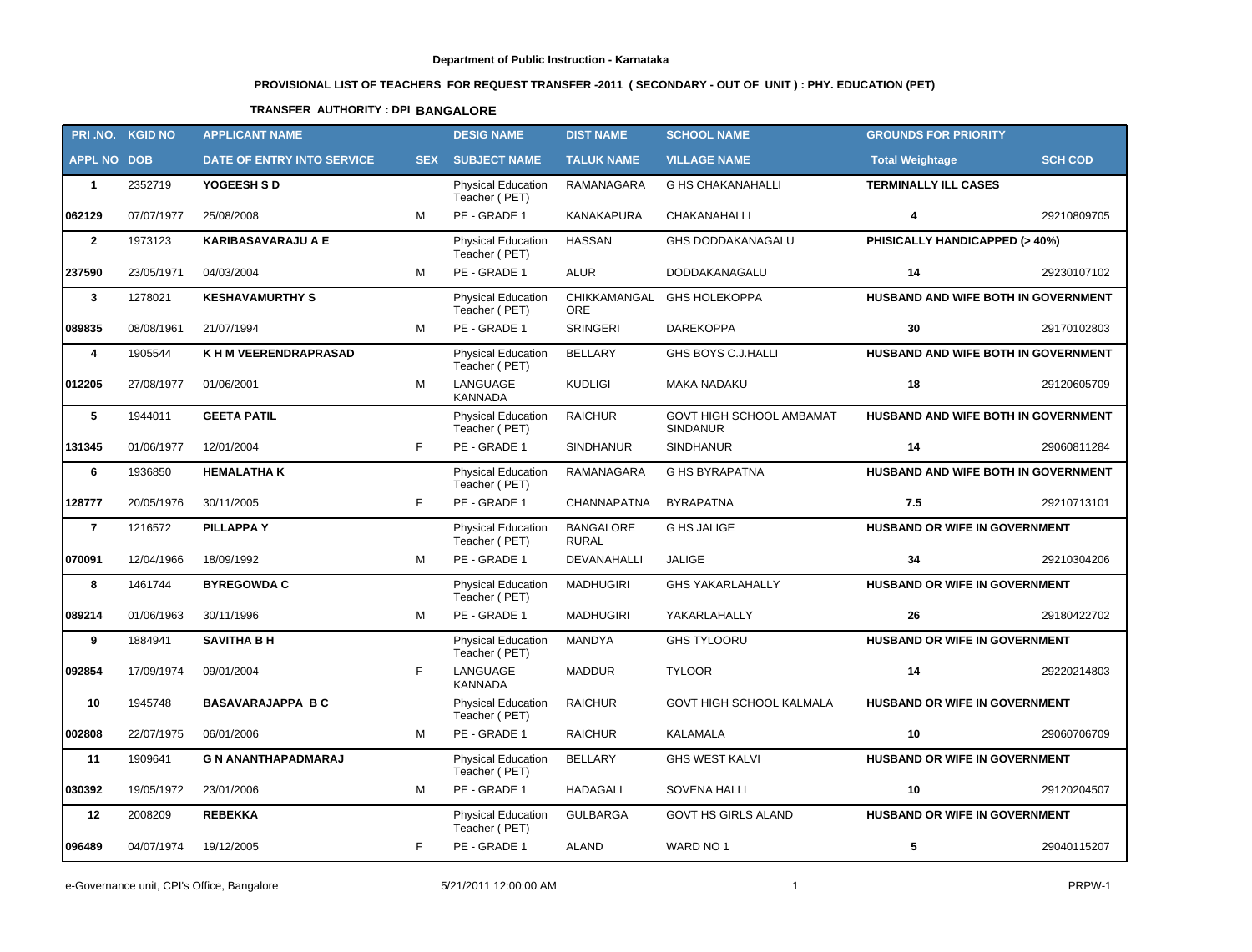| 13     | 1463531    | <b>SUJATHA</b>          |   | <b>Physical Education</b><br>Teacher (PET) | <b>TUMKUR</b>                    | <b>GCHS K MATHIGHATTA</b>  | <b>OTHER CASES WOMEN</b> |             |
|--------|------------|-------------------------|---|--------------------------------------------|----------------------------------|----------------------------|--------------------------|-------------|
| 242069 | 30/06/1972 | 27/06/1997              | F | PE - GRADE 1                               | <b>GUBBI</b>                     | K.MATTHIGATTA              | 26                       | 29180216803 |
| 14     | 1441557    | <b>NETHRAVATHITS</b>    |   | Physical Education<br>Teacher (PET)        | HASSAN                           | <b>GHS KADALU</b>          | <b>OTHER CASES WOMEN</b> |             |
| 226757 | 11/06/1962 | 18/03/1997              | F | PE - GRADE 1                               | ALUR                             | <b>KADALU</b>              | 17.5                     | 29230100802 |
| 15     | 1130284    | <b>SHANKARAPPA G</b>    |   | Physical Education<br>Teacher (PET)        | <b>MADHUGIRI</b>                 | <b>GHS DODDA AGRAHARA</b>  | <b>OTHER CASES MEN</b>   |             |
| 004648 | 10/12/1958 | 28/02/1987              | м | PE - GRADE 1                               | <b>SIRA</b>                      | <b>DODDAAGRAHARA</b>       | 48                       | 29180615905 |
| 16     | 1064859    | <b>RAMACHANDRAIAH G</b> |   | Physical Education<br>Teacher (PET)        | <b>MANDYA</b>                    | G.P.U.C. COLLAGE BASARALU  | <b>OTHER CASES MEN</b>   |             |
| 140491 | 25/03/1955 | 04/06/1985              | м | PE-GRADE 2                                 | MANDYA NORTH                     | <b>BASARAL</b>             | 34                       | 29220801705 |
| 17     | 1317937    | <b>CHANDRAMOWLIGS</b>   |   | <b>Physical Education</b><br>Teacher (PET) | <b>BANGALORE</b><br><b>RURAL</b> | <b>G HS VAGATA</b>         | <b>OTHER CASES MEN</b>   |             |
| 013587 | 01/06/1959 | 23/07/1994              | M | PE - GRADE 1                               | <b>HOSAKOTE</b>                  | VAGATA                     | 32                       | 29210413503 |
| 18     | 1402528    | <b>PRAKASH CH</b>       |   | Physical Education<br>Teacher (PET)        | <b>CHITRADURGA</b>               | <b>GHS DODDACHELLUR</b>    | <b>OTHER CASES MEN</b>   |             |
| 130309 | 01/06/1966 | 21/07/1994              | м | PE - GRADE 1                               | CHALLAKERE                       | <b>DODDA CHELLUR</b>       | 30                       | 29130216004 |
| 19     | 1462543    | <b>GANGADHARAIAH</b>    |   | Physical Education<br>Teacher (PET)        | <b>TUMKUR</b>                    | <b>GPUC BHAKTHARAHALLI</b> | <b>OTHER CASES MEN</b>   |             |
| 024613 | 01/06/1963 | 27/11/1997              | м | PE - GRADE 1                               | <b>KUNIGAL</b>                   | <b>BHAKTHARAHALLY</b>      | 24                       | 29181018602 |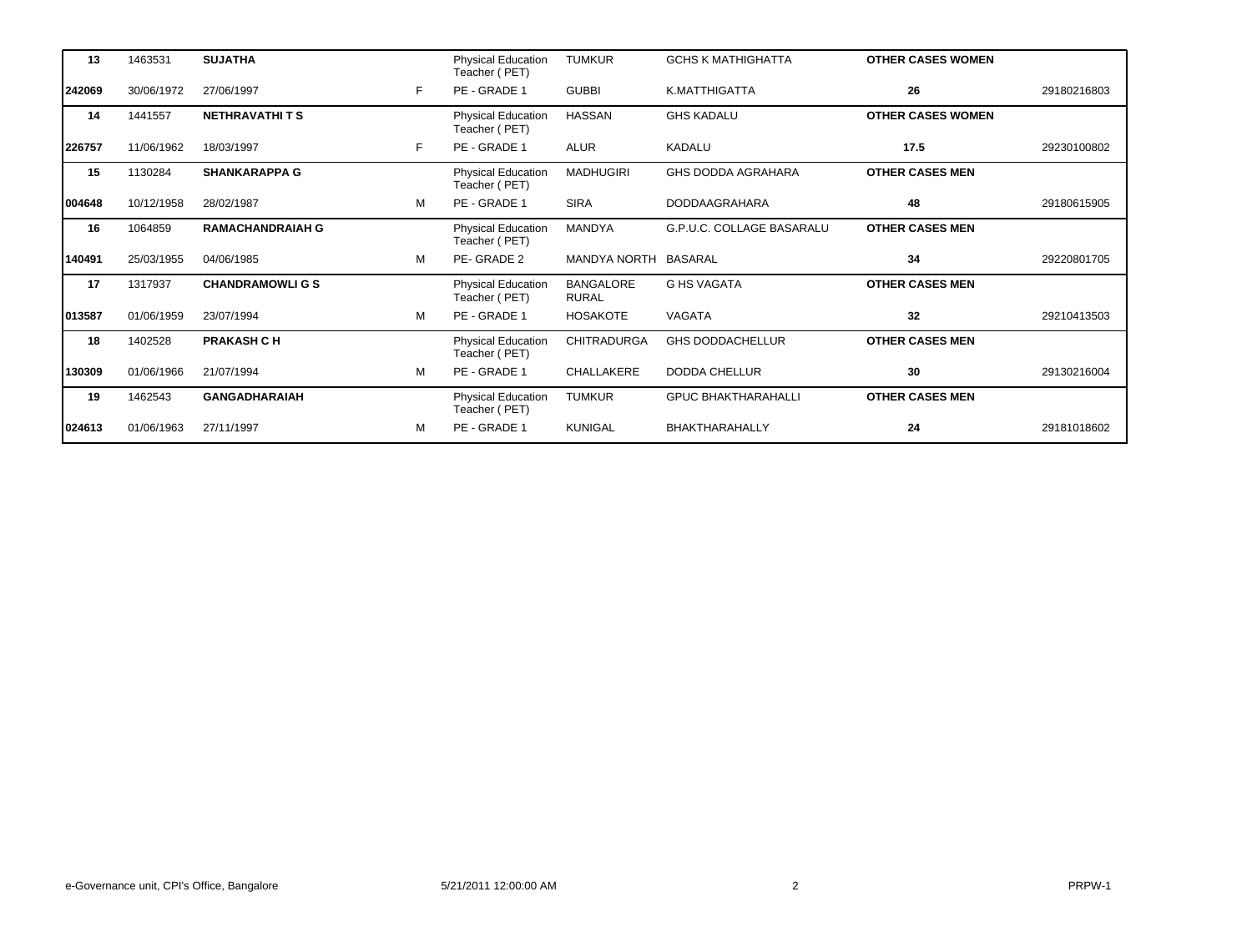# **PROVISIONAL LIST OF TEACHERS FOR REQUEST TRANSFER -2011 ( SECONDARY - OUT OF UNIT ) : PHY. EDUCATION (PET)**

## **TRANSFER AUTHORITY : DPI MYSORE**

|                    | <b>PRI .NO. KGID NO</b> | <b>APPLICANT NAME</b>             |            | <b>DESIG NAME</b>                          | <b>DIST NAME</b>  | <b>SCHOOL NAME</b>                     | <b>GROUNDS FOR PRIORITY</b>          |                |
|--------------------|-------------------------|-----------------------------------|------------|--------------------------------------------|-------------------|----------------------------------------|--------------------------------------|----------------|
| <b>APPL NO DOB</b> |                         | <b>DATE OF ENTRY INTO SERVICE</b> | <b>SEX</b> | <b>SUBJECT NAME</b>                        | <b>TALUK NAME</b> | <b>VILLAGE NAME</b>                    | <b>Total Weightage</b>               | <b>SCH COD</b> |
|                    | 1960205                 | <b>PRABHUPRASAD B M</b>           |            | <b>Physical Education</b><br>Teacher (PET) | <b>TUMKUR</b>     | <b>GHS YELEKADAKALU</b>                | <b>HUSBAND OR WIFE IN GOVERNMENT</b> |                |
| 1085195            | 20/07/1970              | 16/01/2006                        | м          | PE - GRADE 1                               | KUNIGAL           | YALEKADAKALU                           | 10                                   | 29181004502    |
| $\mathbf{2}$       | 1945809                 | <b>PUTTARAJA H S</b>              |            | <b>Physical Education</b><br>Teacher (PET) | <b>RAICHUR</b>    | <b>GOVT HIGH SCHOOL</b><br>RAJALABANDA | <b>HUSBAND OR WIFE IN GOVERNMENT</b> |                |
| 132343             | 10/03/1975              | 18/01/2006                        | M          | PE - GRADE 1                               | <b>MANVI</b>      | RAJALABANDA                            | 10                                   | 29060612702    |
| 3                  | 1375997                 | <b>HILDA DCOSTA J</b>             |            | <b>Physical Education</b><br>Teacher (PET) | <b>SHIMOGA</b>    | <b>GHS MARUTHIPURA</b>                 | <b>OTHER CASES WOMEN</b>             |                |
| 052539             | 18/05/1967              | 02/01/1997                        | F          | LANGUAGE<br>KANNADA                        | <b>HOSANAGAR</b>  | <b>MARUTHIPURA</b>                     | 26                                   | 29150205204    |
| 4                  | 1305223                 | <b>SHIVAKUMAR M</b>               |            | <b>Physical Education</b><br>Teacher (PET) | <b>MANDYA</b>     | <b>GJC MANGALA</b>                     | <b>OTHER CASES MEN</b>               |                |
| 177338             | 01/05/1967              | 25/07/1994                        | м          | PE - GRADE 1                               | MANDYA SOUTH      | MANGALA                                | 19.5                                 | 29220412404    |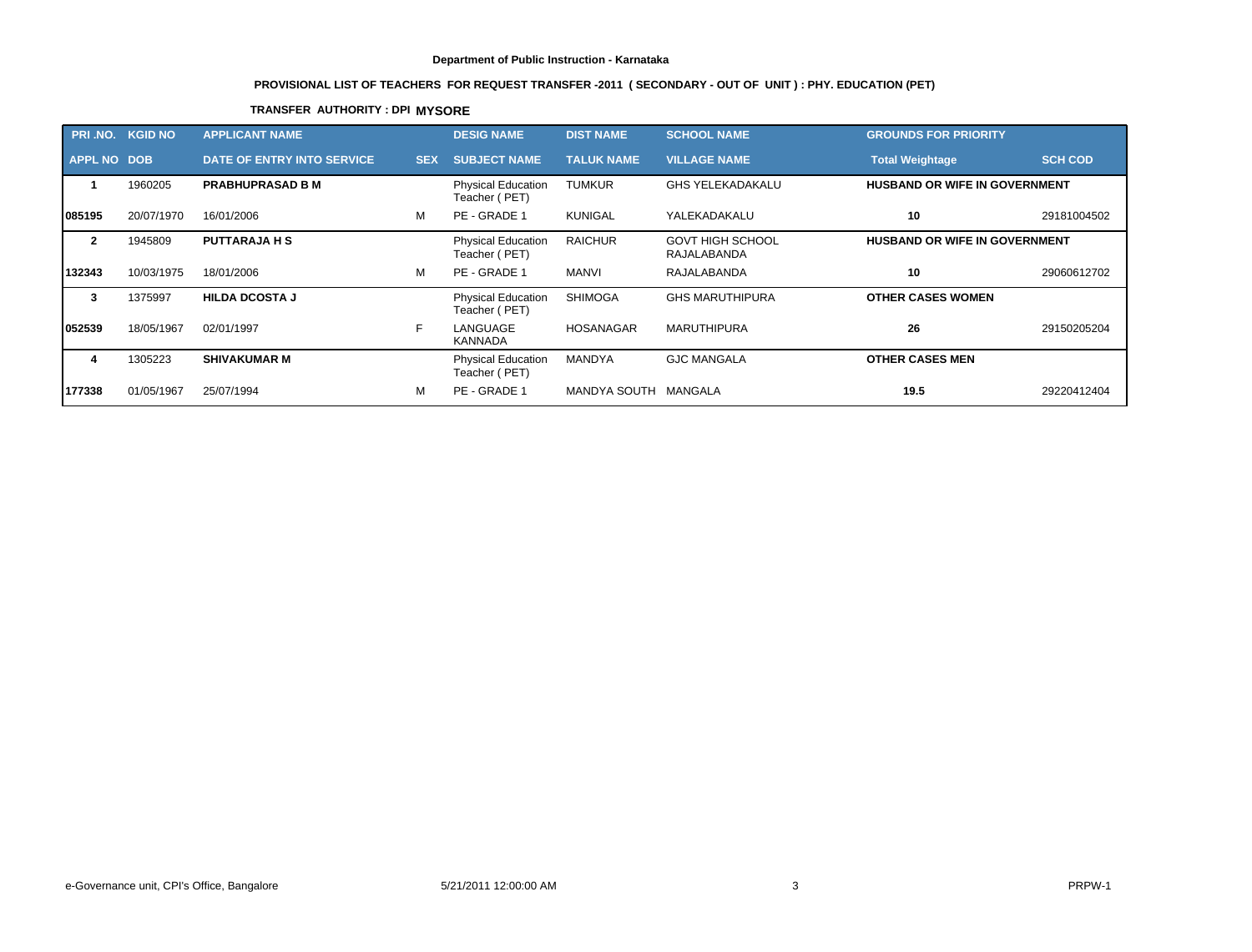# **PROVISIONAL LIST OF TEACHERS FOR REQUEST TRANSFER -2011 ( SECONDARY - OUT OF UNIT ) : PHY. EDUCATION (PET)**

## **TRANSFER AUTHORITY : DPI BELGAUM**

|                    | PRI.NO. KGID NO | <b>APPLICANT NAME</b>             |            | <b>DESIG NAME</b>                          | <b>DIST NAME</b>                         | <b>SCHOOL NAME</b>                       | <b>GROUNDS FOR PRIORITY</b>         |                |
|--------------------|-----------------|-----------------------------------|------------|--------------------------------------------|------------------------------------------|------------------------------------------|-------------------------------------|----------------|
| <b>APPL NO DOB</b> |                 | <b>DATE OF ENTRY INTO SERVICE</b> | <b>SEX</b> | <b>SUBJECT NAME</b>                        | <b>TALUK NAME</b>                        | <b>VILLAGE NAME</b>                      | <b>Total Weightage</b>              | <b>SCH COD</b> |
| $\mathbf{1}$       | 1968979         | <b>MARUTHI MUTTANNAVAR</b>        |            | <b>Physical Education</b><br>Teacher (PET) | <b>CHITRADURGA</b>                       | GOVT PU COLLEGE J.G.HALLI                | <b>TERMINALLY ILL CASES</b>         |                |
| 198976             | 01/06/1980      | 28/12/2004                        | м          | PE - GRADE 1                               | <b>HIRIYUR</b>                           | JAVANAGONDANAHALLI                       | 12                                  | 29130314114    |
| $\overline{2}$     | 13918484        | <b>UMA</b>                        |            | <b>Physical Education</b><br>Teacher (PET) | <b>RAICHUR</b>                           | GOVT HIGH SCHOOL GOREBAL                 | <b>WIDOWS</b>                       |                |
| 144359             | 05/01/1967      | 02/09/1994                        | F.         | PE - GRADE 1                               | <b>SINDHANUR</b>                         | <b>GOREBAL</b>                           | 6                                   | 29060804215    |
| $\mathbf{3}$       | 1102748         | SHARANAPPA MALLESHAPPA GALI       |            | Physical Education<br>Teacher (PET)        | <b>KOPPAL</b>                            | G.P.U.C.BANDI                            | HUSBAND AND WIFE BOTH IN GOVERNMENT |                |
| 053667             | 02/08/1956      | 06/11/1986                        | M          | PE - GRADE 1                               | YELBURGA                                 | <b>BANDI</b>                             | 44                                  | 29070900803    |
| 4                  | 1324225         | <b>ANANDA T</b>                   |            | Physical Education<br>Teacher (PET)        | <b>BELLARY</b>                           | <b>GHS BANNIKALLU</b>                    | HUSBAND AND WIFE BOTH IN GOVERNMENT |                |
| 176761             | 22/04/1957      | 31/10/1994                        | м          | PE - GRADE 1                               | HAGARIBOMMAN BANNIKALLU<br><b>AHALLI</b> |                                          | 32                                  | 29120301105    |
| 5                  | 1391871         | <b>SHANTARAM BHOOPAL JOGALE</b>   |            | <b>Physical Education</b><br>Teacher (PET) | <b>KOPPAL</b>                            | <b>GHS HULIHYDER</b>                     | HUSBAND AND WIFE BOTH IN GOVERNMENT |                |
| 024211             | 22/07/1964      | 31/10/1994                        | м          | PE - GRADE 1                               | <b>GANGAVATHI</b>                        | <b>HULIHYADAR</b>                        | 32                                  | 29070207104    |
| 6                  | 1944450         | <b>SHARANAGOUDA SINGANALLI</b>    |            | Physical Education<br>Teacher (PET)        | <b>RAICHUR</b>                           | <b>GOVT HIGH SCHOOL</b><br>A.AMARESHWAR  | HUSBAND AND WIFE BOTH IN GOVERNMENT |                |
| 061006             | 01/03/1979      | 12/01/2004                        | M          | PE - GRADE 1                               | <b>MANVI</b>                             | <b>ADAVI AMARESWAR</b>                   | 14                                  | 29060616303    |
| $\overline{7}$     | 2116248         | <b>CHETANA PATIL</b>              |            | <b>Physical Education</b><br>Teacher (PET) | <b>RAICHUR</b>                           | GOVT HIGH SCHOOL JEGARKAL                | HUSBAND AND WIFE BOTH IN GOVERNMENT |                |
| 090121             | 20/01/1981      | 12/01/2004                        | F.         | PE - GRADE 1                               | <b>RAICHUR</b>                           | JEGARAKAL                                | 14                                  | 29060706202    |
| 8                  | 1964760         | <b>LALITADEVI S BALIGAR</b>       |            | Physical Education<br>Teacher (PET)        | YADGIRI                                  | <b>GHS DEVAPUR</b>                       | HUSBAND AND WIFE BOTH IN GOVERNMENT |                |
| 084615             | 15/08/1973      | 14/01/2004                        | F.         | PE - GRADE 1                               | <b>SHORAPUR</b>                          | <b>DEVAPUR</b>                           | 14                                  | 29330805104    |
| 9                  | 1775961         | <b>KAVITA SHIVAYOGAPPA</b>        |            | <b>Physical Education</b><br>Teacher (PET) | <b>GULBARGA</b>                          | GOVT(U) HS MOMINPUR<br><b>KHAJCOLONY</b> | HUSBAND AND WIFE BOTH IN GOVERNMENT |                |
| 051292             | 01/06/1973      | 24/10/1997                        | F.         | PE - GRADE 1                               | <b>GULBARGA</b><br><b>NORTH</b>          | WARD NO 1                                | 13                                  | 29041109106    |
| 10                 | 1885107         | <b>SUMANGALA</b>                  |            | Physical Education<br>Teacher (PET)        | <b>UDUPI</b>                             | GHS URDU MALLARU                         | HUSBAND AND WIFE BOTH IN GOVERNMENT |                |
| 089622             | 04/03/1980      | 10/01/2004                        | F          | PE - GRADE 1                               | <b>UDUPI</b>                             | <b>MALLAR</b>                            | 12                                  | 29160205303    |
| 11                 | 1988201         | <b>ASHOK MAHANTAPPA MADAGI</b>    |            | <b>Physical Education</b><br>Teacher (PET) | <b>BIDAR</b>                             | GOVT H.S. HARKOOD                        | HUSBAND AND WIFE BOTH IN GOVERNMENT |                |
| 085773             | 01/06/1980      | 02/06/2004                        | м          | PE - GRADE 1                               | BASAVAKALYAN                             | <b>HARKOOD</b>                           | 12                                  | 29050206409    |
| 12                 | 1953869         | <b>PRAKASH GOUDAR</b>             |            | <b>Physical Education</b><br>Teacher (PET) | <b>KOPPAL</b>                            | <b>GHS URDU KHUSTAGI</b>                 | HUSBAND AND WIFE BOTH IN GOVERNMENT |                |
| 096320             | 01/06/1980      | 28/01/2004                        | м          | PE - GRADE 1                               | <b>KUSTAGI</b>                           | WARD 14                                  | 11                                  | 29070419301    |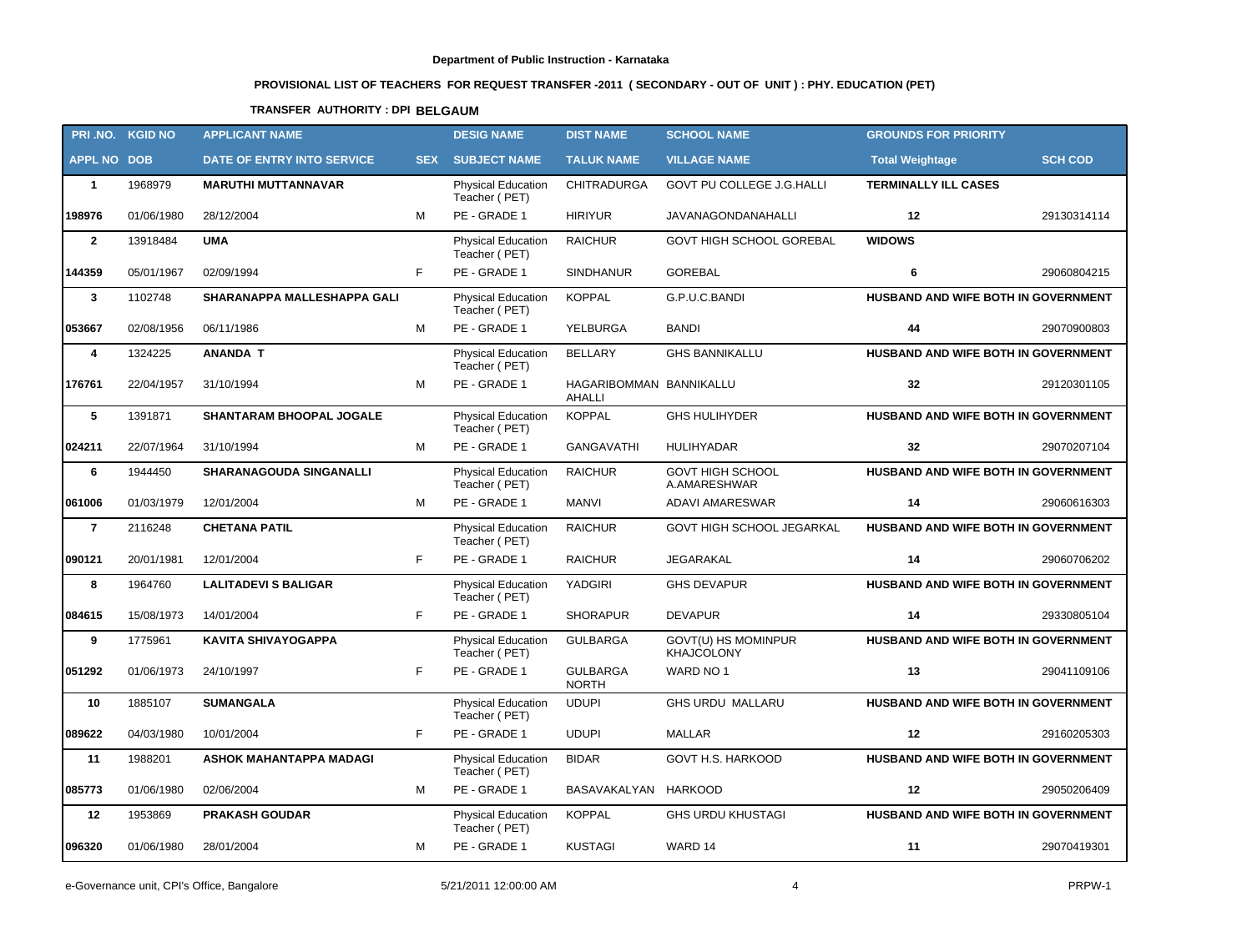| 13     | 1394762    | SHIVANAND BASAVARJ HADANUR                 |    | Physical Education<br>Teacher (PET)        | <b>RAICHUR</b>                          | GOVT HIGH SCHOOL BAIYAPUR        | HUSBAND AND WIFE BOTH IN GOVERNMENT  |             |
|--------|------------|--------------------------------------------|----|--------------------------------------------|-----------------------------------------|----------------------------------|--------------------------------------|-------------|
| 159123 | 01/06/1969 | 17/02/1997                                 | M  | PE - GRADE 1                               | <b>LINGASUGUR</b>                       | <b>BAIYAPUR</b>                  | 6                                    | 29060501904 |
| 14     | 2232227    | <b>MANJUNATH BHIMAPPA MANAGOOLI</b>        |    | Physical Education<br>Teacher (PET)        | CHIKKAMANGAL<br><b>ORE</b>              | <b>GHS KUNTINAMADU</b>           | HUSBAND AND WIFE BOTH IN GOVERNMENT  |             |
| 101654 | 01/06/1984 | 19/06/2007                                 | M  | PE - GRADE 1                               | <b>TARIKERE</b>                         | KUNTINAMADU                      | 6                                    | 29170407902 |
| 15     | 1401278    | <b>RAMESH M GAYAKAWAD</b>                  |    | Physical Education<br>Teacher (PET)        | YADGIRI                                 | <b>GHS MALLA.B</b>               | HUSBAND OR WIFE IN GOVERNMENT        |             |
| 239739 | 06/10/1968 | 17/03/1997                                 | M  | LANGUAGE<br><b>KANNADA</b>                 | <b>SHORAPUR</b>                         | MALLA B.                         | 24                                   | 29330815202 |
| 16     | 1857148    | <b>AYUBSA M BADIGER</b>                    |    | Physical Education<br>Teacher (PET)        | <b>HASSAN</b>                           | <b>GHS JINNENAHALLI</b>          | HUSBAND OR WIFE IN GOVERNMENT        |             |
| 053776 | 15/03/1970 | 23/03/2000                                 | M  | PE - GRADE 1                               | CHANNARAYAPA JINNENAHALLI<br><b>TNA</b> |                                  | 20                                   | 29230533503 |
| 17     | 1715380    | <b>SHANKAR YARAGATTI</b>                   |    | Physical Education<br>Teacher (PET)        | KODAGU                                  | <b>GHS KANBAIL</b>               | <b>HUSBAND OR WIFE IN GOVERNMENT</b> |             |
| 245852 | 01/08/1978 | 12/01/2004                                 | M  | PE - GRADE 1                               | SOMAVARPET                              | KANABYLU BACHANALLI              | 14                                   | 29250211302 |
| 18     | 1964790    | <b>TUKARAM GANAPATI GHANTI</b>             |    | Physical Education<br>Teacher (PET)        | YADGIRI                                 | <b>GHS KONKAL</b>                | HUSBAND OR WIFE IN GOVERNMENT        |             |
| 147712 | 05/11/1978 | 12/01/2004                                 | M  | PE - GRADE 1                               | YADGIR                                  | <b>KONKAL</b>                    | 14                                   | 29331006905 |
| 19     | 1963931    | <b>RAMESH SHIVAPPA PATIL</b>               |    | Physical Education<br>Teacher (PET)        | <b>GULBARGA</b>                         | <b>GHS DHANGAPUR</b>             | HUSBAND OR WIFE IN GOVERNMENT        |             |
| 236395 | 22/07/1981 | 12/01/2004                                 | M  | PE - GRADE 1                               | <b>ALAND</b>                            | <b>DHANGAPUR</b>                 | 14                                   | 29040103203 |
| 20     | 1928674    | <b>TANGEWWA BABU PATEKAR</b>               |    | Physical Education<br>Teacher (PET)        | <b>CHIKKODI</b>                         | <b>GOVT HS</b>                   | HUSBAND OR WIFE IN GOVERNMENT        |             |
| 089611 | 01/07/1977 | 28/01/2004                                 | F. | PE - GRADE 1                               | <b>HUKKERI</b>                          | <b>ISLAMPUR</b>                  | 14                                   | 29300704907 |
| 21     | 1954336    | DYAMANA GOUDA G HULLUR                     |    | Physical Education<br>Teacher (PET)        | <b>KOLAR</b>                            | <b>GHS MUTHAKAPALLI</b>          | HUSBAND OR WIFE IN GOVERNMENT        |             |
| 127711 | 01/07/1974 | 29/01/2004                                 | M  | PE - GRADE 1                               | SRINIVASAPUR                            | MUTHAKAPALLI                     | 14                                   | 29191222007 |
| 22     | 1967461    | <b>SURESH H</b>                            |    | Physical Education<br>Teacher (PET)        | YADGIRI                                 | <b>GHS BAICHBALA</b>             | HUSBAND OR WIFE IN GOVERNMENT        |             |
| 210453 | 01/06/1977 | 05/02/2004                                 | M  | PE - GRADE 1                               | <b>SHORAPUR</b>                         | <b>BAICHABAL</b>                 | 14                                   | 29330801702 |
| 23     | 1915143    | <b>GANGADEVI KAMBLE</b>                    |    | Physical Education<br>Teacher (PET)        | <b>BIDAR</b>                            | <b>GOVT H.S.MANHALLI</b>         | HUSBAND OR WIFE IN GOVERNMENT        |             |
| 129701 | 13/07/1978 | 06/02/2004                                 | F  | PE - GRADE 1                               | <b>BIDAR</b>                            | MANHALLI                         | 14                                   | 29050408708 |
| 24     | 1944393    | <b>NINGAPPA</b>                            |    | <b>Physical Education</b><br>Teacher (PET) | <b>RAICHUR</b>                          | <b>GOVT HIGH SCHOOL MADAGIRI</b> | HUSBAND OR WIFE IN GOVERNMENT        |             |
| 039669 | 14/05/1974 | 17/02/2004                                 | M  | PE - GRADE 1                               | <b>MANVI</b>                            | <b>MADAGIRI</b>                  | 14                                   | 29060610003 |
| 25     | 1917411    | <b>HANUMANT MASTIHOLI</b>                  |    | Physical Education<br>Teacher (PET)        | <b>SHIMOGA</b>                          | <b>GHS HARAGI</b>                | HUSBAND OR WIFE IN GOVERNMENT        |             |
| 167677 | 16/03/1979 | 05/03/2004                                 | м  | PE - GRADE 1                               | <b>SHIKARIPUR</b>                       | <b>HARAGI</b>                    | 14                                   | 29150403202 |
| 26     | 1935020    | YALLAPPA GHASTI                            |    | Physical Education<br>Teacher (PET)        | RAMANAGARA                              | <b>GJC KOONAGAL</b>              | HUSBAND OR WIFE IN GOVERNMENT        |             |
| 117235 | 01/12/1977 | 30/01/2004                                 | M  | PE - GRADE 1                               | RAMANAGARA                              | KOONAGALLU                       | 10.5                                 | 29210609007 |
| 27     | 2171817    | NEELAPPA MUDEPPA BARKI                     |    | Physical Education T KOPPAL                |                                         | <b>GHS TALAKERI</b>              | HUSBAND OR WIFE IN GOVERNMENT        |             |
|        |            | e-Governance unit, CPI's Office, Bangalore |    | 5/21/2011 12:00:00 AM                      |                                         | 5                                |                                      | PRPW-1      |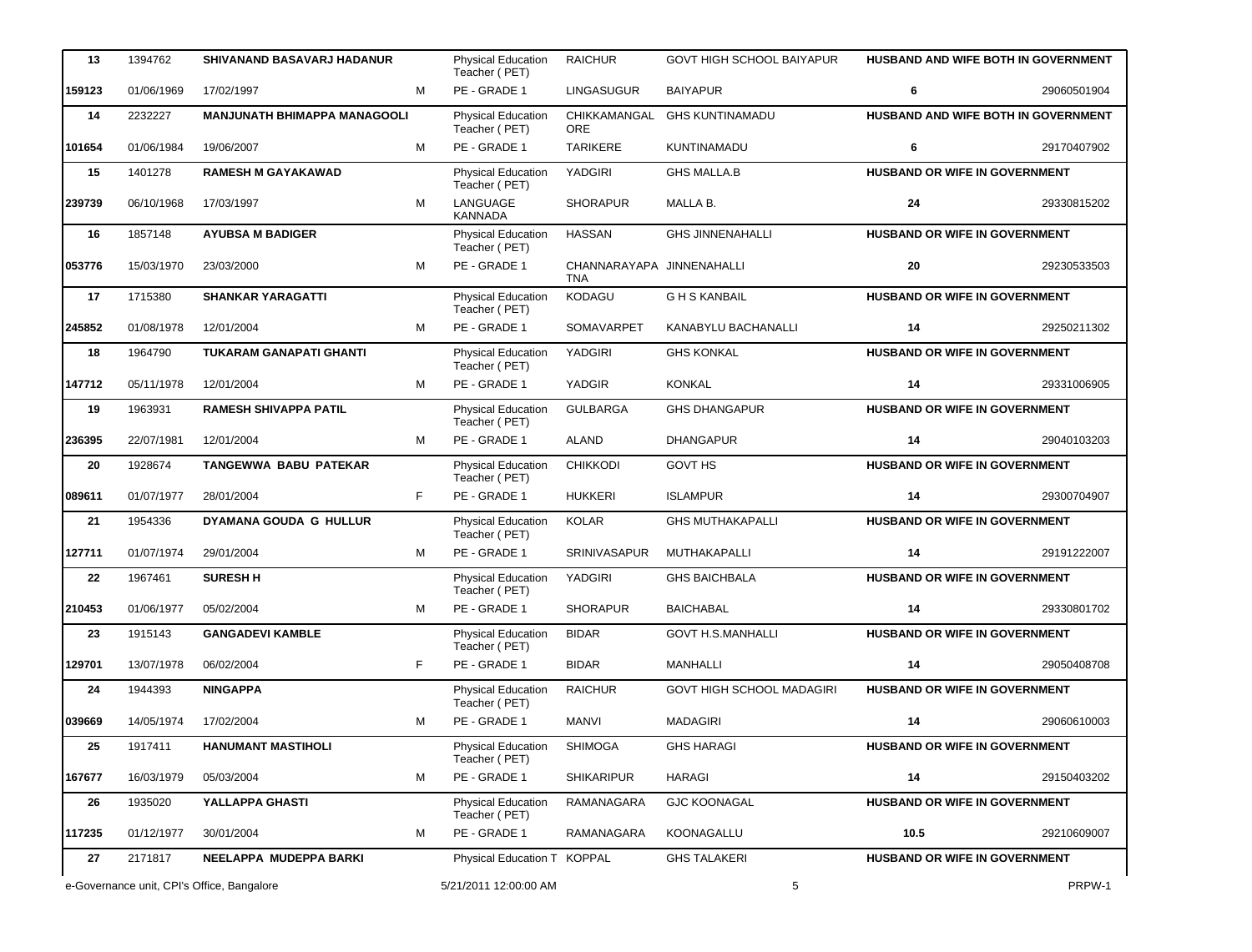| 232424 | 22/07/1976 | 09/12/2005                                   | М | PE - GRADE 1                               | YELBURGA         | <b>TALAKERI</b>                                | 10                                   | 29070912105 |
|--------|------------|----------------------------------------------|---|--------------------------------------------|------------------|------------------------------------------------|--------------------------------------|-------------|
| 28     | 1979589    | LAXMAN D AMARI                               |   | <b>Physical Education</b><br>Teacher (PET) | <b>KOPPAL</b>    | <b>GHS MANNERHAL</b>                           | HUSBAND OR WIFE IN GOVERNMENT        |             |
| 243866 | 01/06/1980 | 09/12/2005                                   | м | PE - GRADE 1                               | <b>KUSTAGI</b>   | MANNERAL                                       | 10                                   | 29070410702 |
| 29     | 1909643    | <b>NINGAPPA SHIVAPPA LOKAPUR</b>             |   | Physical Education<br>Teacher (PET)        | <b>BELLARY</b>   | <b>GHS SRIRAMA RANGAPURA</b>                   | HUSBAND OR WIFE IN GOVERNMENT        |             |
| 142561 | 01/06/1980 | 02/01/2006                                   | м | PE - GRADE 1                               | <b>HOSPET</b>    | SUGGENA HALLI                                  | 10                                   | 29120505105 |
| 30     | 2011843    | <b>GOPAL NAGAPPA GAVADI</b>                  |   | Physical Education<br>Teacher (PET)        | <b>GULBARGA</b>  | GOVT. H.S KANAGADDA                            | <b>HUSBAND OR WIFE IN GOVERNMENT</b> |             |
| 070365 | 21/08/1973 | 03/01/2006                                   | M | PE - GRADE 1                               | <b>SEDAM</b>     | KANAGADDA                                      | 10                                   | 29040905103 |
| 31     | 981474     | BASAVARAJ SHIVAPPA HADAPADA                  |   | Physical Education<br>Teacher (PET)        | <b>KOPPAL</b>    | <b>GHS GIRLS KHUSTAGI</b>                      | <b>OTHER CASES MEN</b>               |             |
| 019007 | 04/02/1959 | 10/02/1987                                   | M | PE - GRADE 1                               | <b>KUSTAGI</b>   | WARD 4                                         | 46                                   | 29070418303 |
| 32     | 1102162    | SHRISHAIL SANGAPPA DALI                      |   | <b>Physical Education</b><br>Teacher (PET) | <b>KOPPAL</b>    | <b>GHS NILOGAL</b>                             | <b>OTHER CASES MEN</b>               |             |
| 238834 | 22/06/1958 | 16/02/1987                                   | M | PE - GRADE 1                               | <b>KUSTAGI</b>   | <b>NILOGAL</b>                                 | 46                                   | 29070413203 |
| 33     | 1097744    | MAHADEVAPPA BASAVANTAPPA OLEKAR              |   | <b>Physical Education</b><br>Teacher (PET) | <b>GULBARGA</b>  | <b>GHS ARALAGUNDAGI</b>                        | <b>OTHER CASES MEN</b>               |             |
| 065038 | 04/05/1962 | 19/09/1988                                   | M | PE - GRADE 1                               | <b>JEWARGI</b>   | ARALAGUNDAGI                                   | 42                                   | 29040600906 |
| 34     | 795751     | <b>SIDDAPPA WALI</b>                         |   | Physical Education<br>Teacher (PET)        | YADGIRI          | <b>GOVT JR COLLAGEGIRLS</b><br><b>SHAHAPUR</b> | <b>OTHER CASES MEN</b>               |             |
| 235213 | 05/09/1959 | 09/02/1982                                   | м | PE - GRADE 1                               | <b>SHAHAPUR</b>  | <b>SHAHAPUR</b>                                | 39                                   | 29330712339 |
| 35     | 1138574    | <b>HUCHHAPPA RADDER</b>                      |   | Physical Education<br>Teacher (PET)        | <b>GULBARGA</b>  | <b>GHS HONAGUNTA</b>                           | <b>OTHER CASES MEN</b>               |             |
| 086745 | 01/02/1961 | 19/09/1988                                   | м | PE - GRADE 1                               | <b>CHITTAPUR</b> | <b>HONAGUNTA</b>                               | 38.5                                 | 29040404007 |
| 36     | 1231043    | SUBHASCHANDRA K SALAHALLI                    |   | Physical Education<br>Teacher (PET)        | YADGIRI          | <b>GHS RAJANKOLUR</b>                          | <b>OTHER CASES MEN</b>               |             |
| 035834 | 01/06/1962 | 25/10/1994                                   | M | PE - GRADE 1                               | <b>SHORAPUR</b>  | <b>RAJANKOLLUR</b>                             | 32                                   | 29330817803 |
| 37     | 1356809    | <b>RAMESH ROOPSING CHAVAN</b>                |   | Physical Education<br>Teacher (PET)        | <b>BAGALKOT</b>  | GHS SITIMANI R.S(RAMPUR)                       | <b>OTHER CASES MEN</b>               |             |
| 131315 | 01/06/1962 | 29/07/1994                                   | м | PE - GRADE 1                               | <b>BAGALKOT</b>  | <b>SITIMANI</b>                                | 30                                   | 29020208005 |
| 38     | 1082551    | <b>SURSH M PODDAR</b>                        |   | Physical Education<br>Teacher (PET)        | <b>BIDAR</b>     | <b>GOVT H.S. DUBALGUNDI</b>                    | <b>OTHER CASES MEN</b>               |             |
| 054366 | 01/06/1966 | 05/09/1994                                   | М | PE - GRADE 1                               | HUMNABAD         | <b>DUBALGUNDI</b>                              | 30                                   | 29050502310 |
| 39     | 1397672    | RAMESH CHANDRAM KAKKALAMELI                  |   | Physical Education<br>Teacher (PET)        | <b>GULBARGA</b>  | <b>GHS MANDEWAL</b>                            | <b>OTHER CASES MEN</b>               |             |
| 040428 | 01/06/1962 | 24/10/1994                                   | м | PE - GRADE 1                               | <b>JEWARGI</b>   | MANDEWAD                                       | 30                                   | 29040609607 |
| 40     | 1424537    | <b>BASAVARAJ HALLAD</b>                      |   | Physical Education<br>Teacher (PET)        | <b>MYSORE</b>    | <b>GHS MALLUPURA</b>                           | <b>OTHER CASES MEN</b>               |             |
| 009331 | 17/04/1975 | 13/12/1996                                   | М | PE - GRADE 1                               | NANJANAGUD       | <b>MALLUPURA</b>                               | 28                                   | 29260919704 |
| 41     | 1400480    | VEERABHADRAPPA VEERABASAPPA<br><b>ANGADI</b> |   | <b>Physical Education</b><br>Teacher (PET) | YADGIRI          | <b>GHS KAKKERA</b>                             | <b>OTHER CASES MEN</b>               |             |
| 128684 | 01/06/1966 | 17/02/1997                                   | м | PE - GRADE 1                               | <b>SHORAPUR</b>  | <b>KAKKERA</b>                                 | 28                                   | 29330810827 |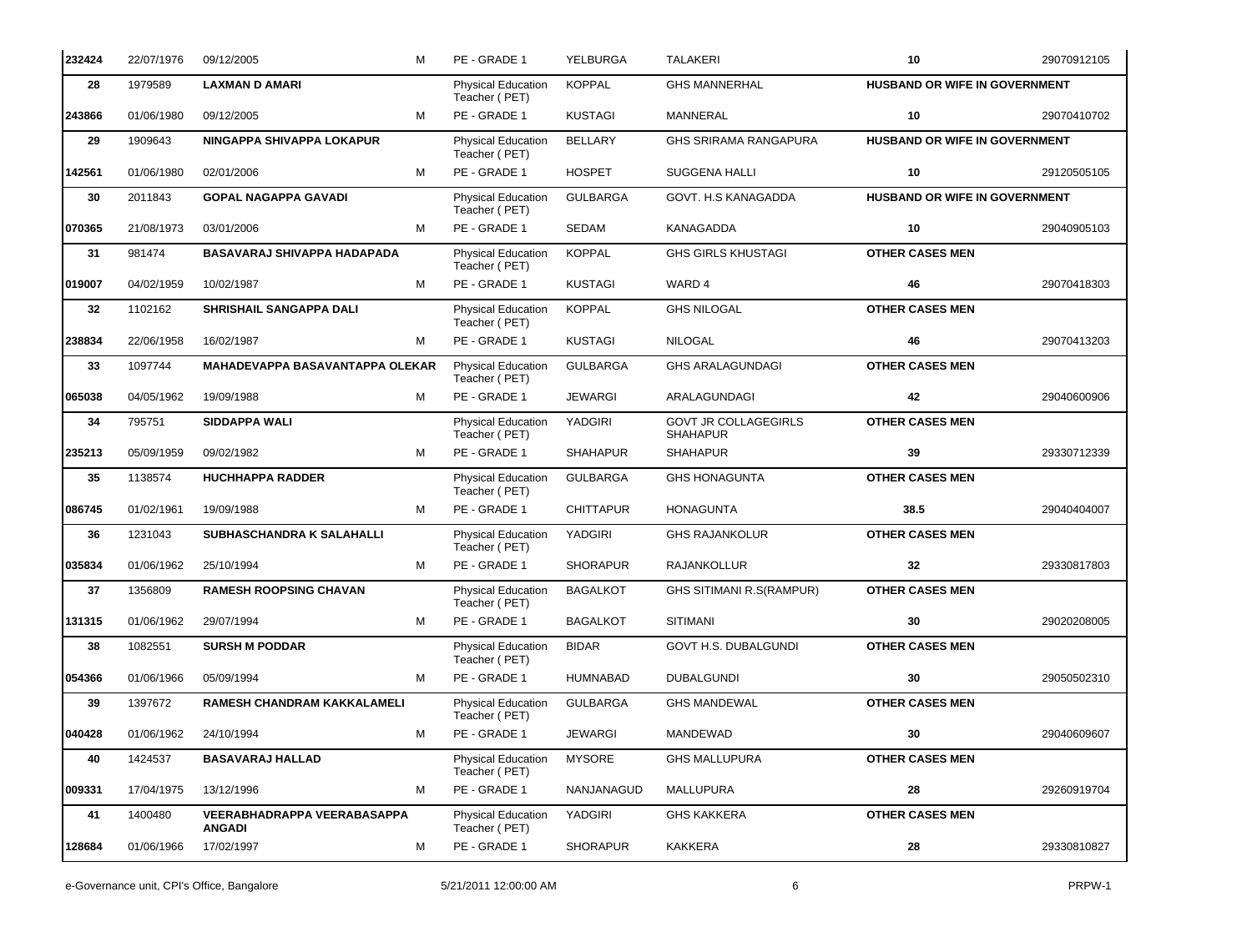| 42     | 1315025    | <b>GURAPPA YAMANPPA NAGARAL</b>      |   | <b>Physical Education</b><br>Teacher (PET) | <b>BAGALKOT</b>              | <b>GHS BALAKUNDI</b>              | <b>OTHER CASES MEN</b> |             |
|--------|------------|--------------------------------------|---|--------------------------------------------|------------------------------|-----------------------------------|------------------------|-------------|
| 082885 | 10/06/1962 | 27/09/1994                           | M | LANGUAGE<br><b>KANNADA</b>                 | <b>HUNAGUND</b>              | <b>BALAKUNDI</b>                  | 26.5                   | 29020700804 |
| 43     | 1389390    | <b>CHALAWADI FAKEERAPPA MALLAPPA</b> |   | <b>Physical Education</b><br>Teacher (PET) | CHIKKAMANGAL<br><b>ORE</b>   | GHS, KARKESHWARA                  | <b>OTHER CASES MEN</b> |             |
| 013988 | 20/07/1965 | 13/06/1997                           | M | PE - GRADE 1                               | NARASIMHARAJ<br><b>APURA</b> | KAREKESHWARA                      | 26                     | 29170305006 |
| 44     | 1092285    | <b>S G PATIL</b>                     |   | <b>Physical Education</b><br>Teacher (PET) | <b>BELLARY</b>               | GOVT PU COLLEGE, H.B. HALLI       | <b>OTHER CASES MEN</b> |             |
| 041718 | 01/04/1960 | 20/02/1984                           | M | PE - GRADE 1                               | AHALLI                       | HAGARIBOMMAN HAGARI BOMMANA HALLI | 25                     | 29120302110 |
| 45     | 1665339    | <b>BASAPPA MALLAPPA BARANGI</b>      |   | <b>Physical Education</b><br>Teacher (PET) | CHIKKAMANGAL<br><b>ORE</b>   | <b>GHS KUDUREGUNDI</b>            | <b>OTHER CASES MEN</b> |             |
| 070818 | 20/07/1962 | 25/02/2000                           | M | PE - GRADE 1                               | <b>KOPPA</b>                 | <b>THALAMAKKI</b>                 | 22                     | 29170204103 |
| 46     | 1193947    | LAXMAPPA BHIMAPPA UGALWAT            |   | <b>Physical Education</b><br>Teacher (PET) | <b>HASSAN</b>                | <b>GHS HANCHURU</b>               | <b>OTHER CASES MEN</b> |             |
| 089206 | 01/06/1967 | 07/03/1991                           | M | PE - GRADE 1                               | <b>ALUR</b>                  | <b>HANCHURU</b>                   | 21                     | 29230104802 |
| 47     | 1424537    | <b>BASAVARAJ HALLAD</b>              |   | <b>Physical Education</b><br>Teacher (PET) | <b>MYSORE</b>                | <b>GHS MALLUPURA</b>              | <b>OTHER CASES MEN</b> |             |
| 072503 | 17/04/1975 | 13/12/1996                           | M | PE - GRADE 1                               | NANJANAGUD                   | <b>MALLUPURA</b>                  | 6                      | 29260919704 |
| 48     | 1400843    | PARASHURAM YAMANAPPA                 |   | <b>Physical Education</b><br>Teacher (PET) | <b>GULBARGA</b>              | <b>GHS GUDUR SA</b>               | <b>OTHER CASES MEN</b> |             |
| 129725 | 10/06/1969 | 17/03/1997                           | M | PE - GRADE 1                               | <b>JEWARGI</b>               | <b>GUDUR [SA]</b>                 |                        | 29040603203 |